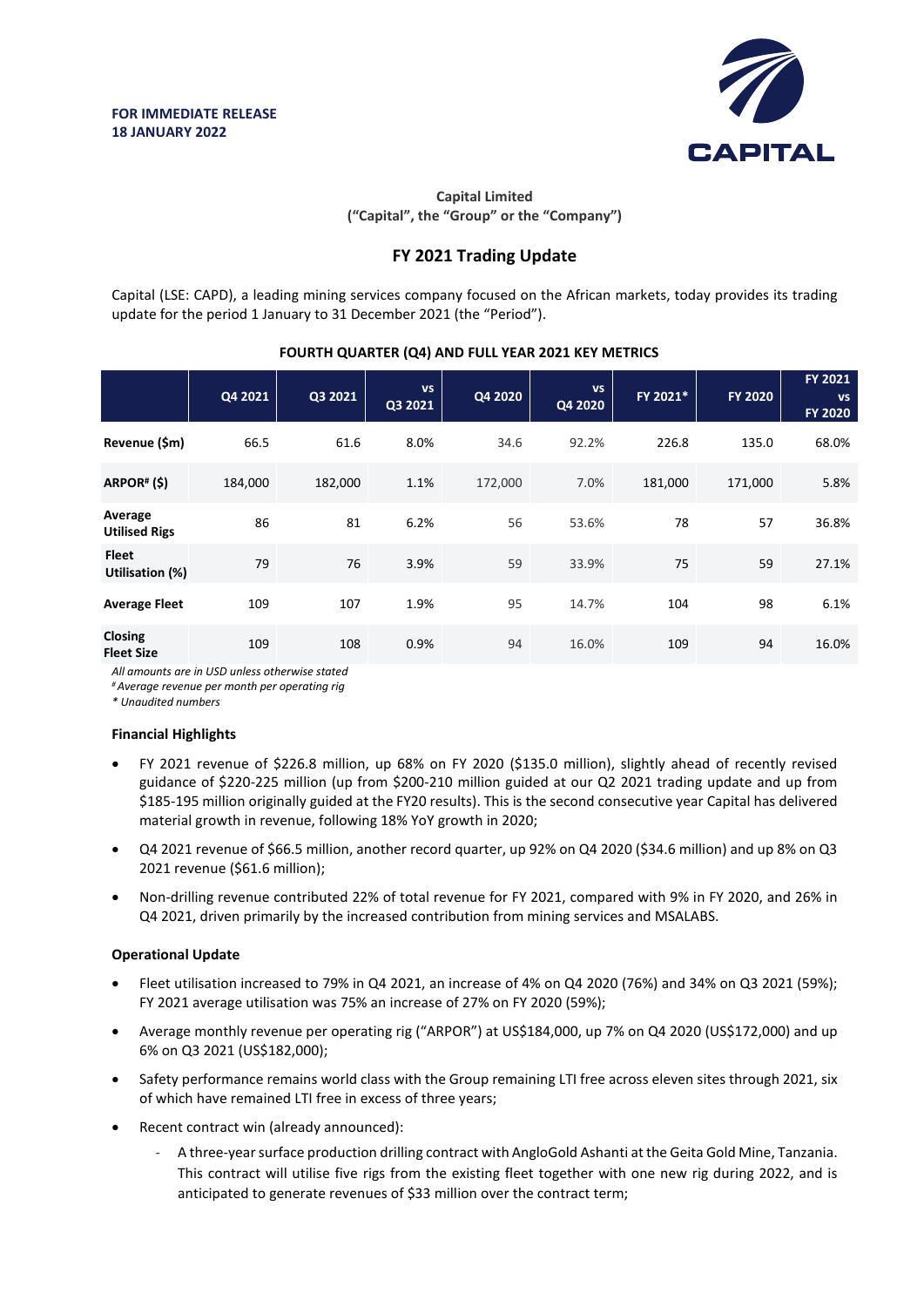

- New contract wins include:
	- An exploration contract with Firefinch at the Goulamina Lithium mine, Mali, a JV project between Firefinch and the world's largest lithium producer Ganfeng;
	- An exploration contract with Tembo Mining at the Kabanga Nickel mine, Tanzania. This year has seen an investment from BHP intended to accelerate the development at the project;
	- An underground contract with Barrick for an additional rig at North Mara, Tanzania;
	- A one year contract extension for underground grade control drilling with Resolute at the Syama Gold Mine, Mali.
- Sukari Gold Mine (Egypt) waste mining and expanded drilling contracts continue to perform ahead of contract targets:
	- Operations continued smoothly through Q4 2021 with 2021 finishing above contracted mining quantities as all production phases were brought on-line ahead of schedule;
	- The commencement and ramp up of this contract, involving over 400 new employees with associated new equipment, has completed, with its first year of operation injury free.
- MSALABS has had a very successful Q4 2021, cementing a strong outlook for 2022:
	- The rollout of the Chrysos'™ PhotonAssay units is progressing well:
		- The unit at the Bulyanhulu (Tanzania) laboratory has been commissioned and commenced operations in October;
		- A unit will arrive in Val d'Or (Canada) in January 2022 and is expected to be commissioned by late March 2022. This expands Capital's presence in Canada and we have now been awarded a one year service contract with Benz Mining and a one year contract with Solidus Resources;
		- A unit is due to arrive in March 2022 at the Morila Gold Mine in Mali (80% owned by Firefinch ASX:FFX), to service a now finalised five-year contract with Société Des Mines De Morila SA;
	- MSALABS has signed a Heads of Terms with Modern Mining Testing Company in the Kingdom of Saudi Arabia which will seek to establish a major hub laboratory in the region for the analysis of mining samples from within Saudi Arabia and other international jurisdictions.
- The total rig count increased from 108 (30 June 2021) to 109 through Q4 2021, with three further rigs currently undergoing commissioning; and
- The Group's portfolio of ten long-term mine-site based contracts continue to perform well.

### **Direct Investments Update**

- Over the past several years, as a component of its business development strategy, Capital has engaged in direct investments into exploration and mining companies, aligning the activity with service contracts;
- The listed portfolio recorded investment gains (realised and predominantly unrealised) of \$29.1 million representing a 135% increase over H2 2021;
- The total value of listed investments was \$51.9 million as of 31 December 2021, versus \$21.6 million at the end of H1 2021; The revaluation of the unlisted investments (which amounted to \$9.4 million at the end of H1 2021) will be released with FY21 results;
- The Direct Investment portfolio will provide a material mark to market contribution to results.

#### **Outlook**

• Q4 saw the strongest quarterly revenues in the Group's history, and the momentum has continued into 2022 across all business units;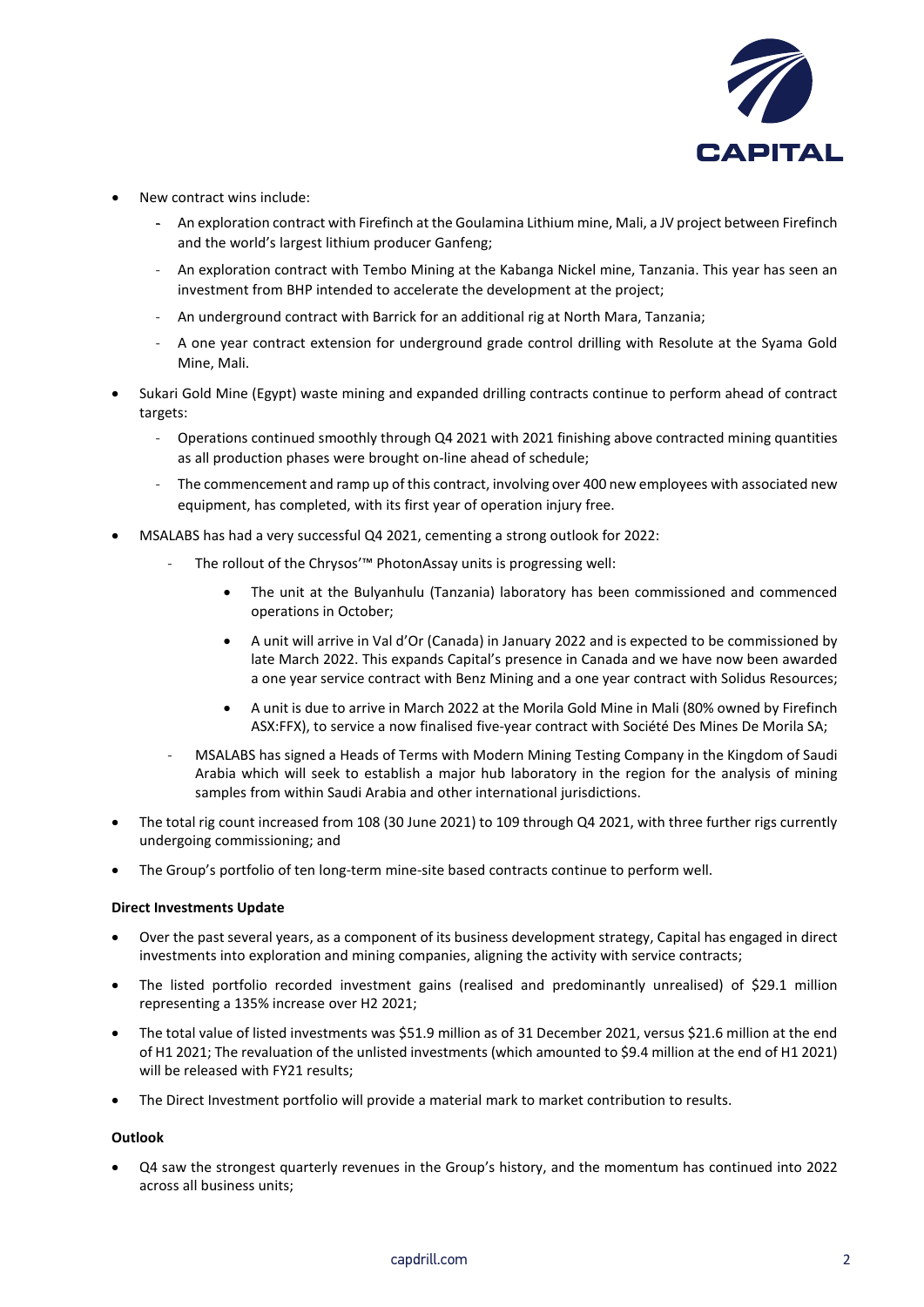

- The drilling business has a strong outlook with a higher rig count entering 2022, utilisation rates up after the seasonably weak Q3 and pricing remaining robust;
- The Sukari earth moving contract continues to perform above expectations and with the project now safely commissioned, we expect the operation to run at full capacity in the coming year;
- MSALABS is seeing strong demand for its laboratory services and the rollout of the Chrysos units will continue through 2022;
- Business mix underpinned by long-term mine-site contracts with blue-chip customers, growing exposure to metals beyond gold, and non-drilling revenues expected to proportionally increase further in 2022;
- Tendering activity across all business units remains robust, with a number of opportunities progressing;
- Strength across all business units gives the Group confidence to continue to invest in growth.
- Macro conditions continue to suggest sustained strength in the demand environment and outlook with gold & other key commodities still trading at near decade long highs; and
- Revenue guidance for 2022 will be announced alongside the Group's full year results and together with any dividend declaration.

#### **Commenting on the trading update, Jamie Boyton, Executive Chairman, said:**

**"***The last financial year saw Capital deliver three record quarters of revenue growth, delivering the strongest year in our history. 2021 has been a transformational year for Capital, driven in part by a surge in market activity in our drilling business, but also the increasing contribution from our non-drilling services which in Q4 2021 accounted for 26% of Group revenues, compared to just 9% in 2020. Our focus on mine-site contracts, long life assets and a bluechip customer base, the diversity in our service offering, and the increasing exposure to non-gold commodities at world class assets, together underpin the sustainability of our business model.*

*It is pleasing to see not only an extremely successful execution in the ramp ups of these new services but also with continued excellence in our safety performance amongst this significant increase in activity across the Group.* 

*As we look to the year ahead, there are a number of growth catalysts to come. At Sukari, with operations now commissioned, 2022 will be the first complete year with the earth moving contract at full run rate. MSALABS is also at an exciting inflection point in Q4 2021, with one Chrysos Photon Assay unit successfully commissioned and 2022 set to see material growth driven by the rollout of further units as well as the construction of the Group's third major hub lab, in Saudi Arabia. For the core drilling business, we also enter 2022 with the highest rig count in the group's history and we are confident in maintaining strong utilisation levels given the increased activity we are seeing from our existing clients as well as the strength we continue to see in commodity pricing."*

#### **Conference Call Details – Today 09.00 GMT**

The Company will host a conference call on Tuesday, 18 January 2022, at 09.00 GMT to update investors and analysts on the Q4 and FY 2021 Trading Update.

Participants can join the conference call using the dial in details below: United Kingdom Toll-Free: 08003589473 United Kingdom Toll: +44 3333000804 PIN: 52117437# International dial-in numbers - [Link](https://urldefense.proofpoint.com/v2/url?u=https-3A__events-2Dftp.arkadin.com_ev_docs_NE-5FW2-5FTF-5FEvents-5FInternational-5FAccess-5FList.pdf&d=DwMGaQ&c=24Pv9SDmf15C3K1GQEblf0-dR4hG0m_5jejOBrkAV6M&r=7EZXAV52PYrKZZf88jkL-d6mahROTN4YeaxC7jrgDG4&m=-p53C4_KUM_i6DAm3DV92mN2n_OllbUN0X62CT45aoQzYfPscN78hdh2pCIRJMSp&s=2-9rwRMM-objfAk5SdW-cfPHOIQ7l9wp03IOTVgRHhc&e=)

**- ENDS –**